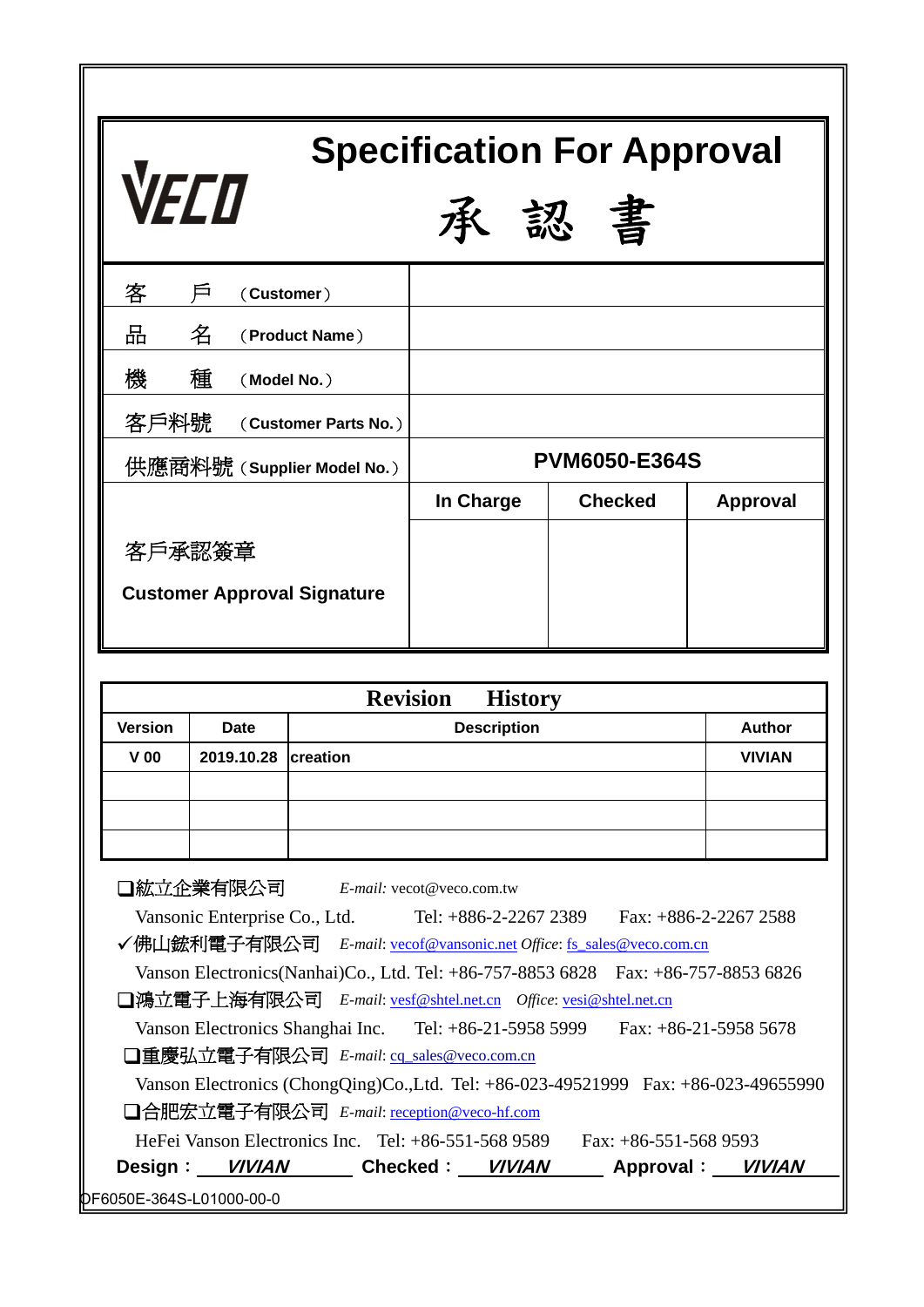|    | <b>VECO</b> VANSONIC ENTERPRISE CO.,LTD.                                                                                                                                    |                                                                                                                           |                                         |                |                                                     |                                      |                     |                     |            |
|----|-----------------------------------------------------------------------------------------------------------------------------------------------------------------------------|---------------------------------------------------------------------------------------------------------------------------|-----------------------------------------|----------------|-----------------------------------------------------|--------------------------------------|---------------------|---------------------|------------|
|    | 3F., No. 123, Zhongcheng Rd., Tucheng Dist., New Taipei City, Taiwan.<br>E-mail: vecot@veco.com.tw http://www.veco.com.tw<br>TEL: +886-2-2267 2389<br>FAX: +886-2-2267 2588 |                                                                                                                           |                                         |                |                                                     |                                      |                     |                     |            |
| 1. | Name:                                                                                                                                                                       |                                                                                                                           |                                         |                | Omni directional Film Electret Condenser Microphone |                                      |                     |                     |            |
| 2. |                                                                                                                                                                             | Model No.                                                                                                                 | <b>PVM6050-E364S</b>                    |                |                                                     |                                      |                     |                     |            |
| 3. |                                                                                                                                                                             |                                                                                                                           | <b>Electrical characteristics</b>       |                |                                                     | (Temp=20±2°CRoom Humidity=65±5%)     |                     |                     |            |
|    |                                                                                                                                                                             |                                                                                                                           |                                         |                |                                                     |                                      | Limits              |                     |            |
|    |                                                                                                                                                                             |                                                                                                                           | Parameter                               | Symbol         | Condition                                           |                                      | Center              | Max.                | Unit       |
|    | 3.1                                                                                                                                                                         | Sensitivity                                                                                                               |                                         | S              | 0dB=1V/Pa, at 1kHz                                  | $-40$                                | $-36$               | $-32$               | dB         |
|    | 3.2                                                                                                                                                                         |                                                                                                                           | Output impedance                        | Z out          | $f=1kHz$                                            |                                      |                     | 2.2                 | $K\Omega$  |
|    | 3.3                                                                                                                                                                         |                                                                                                                           | <b>Current Consumption</b>              | $I_{DSS}$      | $V_{CC}$ =3.0V, R <sub>L</sub> =2.2K $\Omega$       |                                      |                     | 500                 | μA         |
|    | 3.4                                                                                                                                                                         |                                                                                                                           | Signal to Noise Ratio                   | S/N            | at 1kHz S.P.L=1Pa<br>(A-Weighted Curve)             | 58                                   |                     |                     | dB         |
|    | 3.5                                                                                                                                                                         |                                                                                                                           | <b>Decreasing Voltage</b>               | $\Delta$ S     | $V_{CC}$ =3.0V to2.0V                               |                                      |                     | $-3$                | dB         |
|    | 3.6                                                                                                                                                                         |                                                                                                                           | <b>Operating Voltage</b>                |                |                                                     | 1.0                                  |                     | 10                  | V          |
|    | 3.7                                                                                                                                                                         |                                                                                                                           | Maximum input S.P.L                     |                |                                                     |                                      |                     | 110                 | dB         |
|    | 3.8                                                                                                                                                                         |                                                                                                                           | <b>Typical Frequency Response Curve</b> |                |                                                     |                                      |                     |                     |            |
|    |                                                                                                                                                                             |                                                                                                                           | <b>Typical Frequency Response Curve</b> |                |                                                     | Microphone Response Tolerance Window |                     |                     |            |
|    |                                                                                                                                                                             | Relative Response( $\frac{42}{10}$ + 20<br>$\frac{1}{20}$ - 20<br>$\frac{1}{20}$ - 30<br>Frequency(Hz)<br>Lower Limit(dB) |                                         |                | Upper Limit(dB)                                     |                                      |                     |                     |            |
|    |                                                                                                                                                                             |                                                                                                                           |                                         |                |                                                     | 50                                   | -6                  | $+3$                |            |
|    |                                                                                                                                                                             |                                                                                                                           |                                         |                |                                                     | 100                                  | $-3$                | $+3$                |            |
|    |                                                                                                                                                                             |                                                                                                                           |                                         |                |                                                     | 800<br>1000                          | $-3$<br>$\mathbf 0$ | $+3$<br>$\mathbf 0$ |            |
|    |                                                                                                                                                                             |                                                                                                                           |                                         |                |                                                     | 1200                                 | $-3$                | $+3$                |            |
|    |                                                                                                                                                                             | 20                                                                                                                        | ${\bf 50}$<br>100<br>200                | 500<br>1000    | 2000<br>5000 10000 20000                            | 3000                                 | $-3$                | $+8$                |            |
|    |                                                                                                                                                                             |                                                                                                                           |                                         | Frequency (Hz) |                                                     | 5000                                 | -3                  | $+8$                |            |
|    |                                                                                                                                                                             |                                                                                                                           |                                         |                |                                                     | 10000                                | -8                  | $+8$                |            |
|    |                                                                                                                                                                             |                                                                                                                           |                                         |                |                                                     |                                      |                     |                     |            |
|    | 3.9                                                                                                                                                                         |                                                                                                                           | <b>Measurement Circuit</b>              |                |                                                     |                                      |                     |                     |            |
|    | FET impedance<br>C<br>converter                                                                                                                                             |                                                                                                                           |                                         |                |                                                     |                                      | $R_L = 2.2K\Omega$  |                     |            |
|    | Term. 1<br>$\circ$ Output<br><b>ECM</b><br>RL<br>unit<br>$\circ$ +Vs<br>Term. 2                                                                                             |                                                                                                                           |                                         |                |                                                     |                                      | $Vs = 3.0V$         |                     |            |
|    |                                                                                                                                                                             |                                                                                                                           | Shield case                             |                |                                                     | Ground<br>О                          |                     |                     | $C=1\mu F$ |

OF6050E-364S-L01000-00-0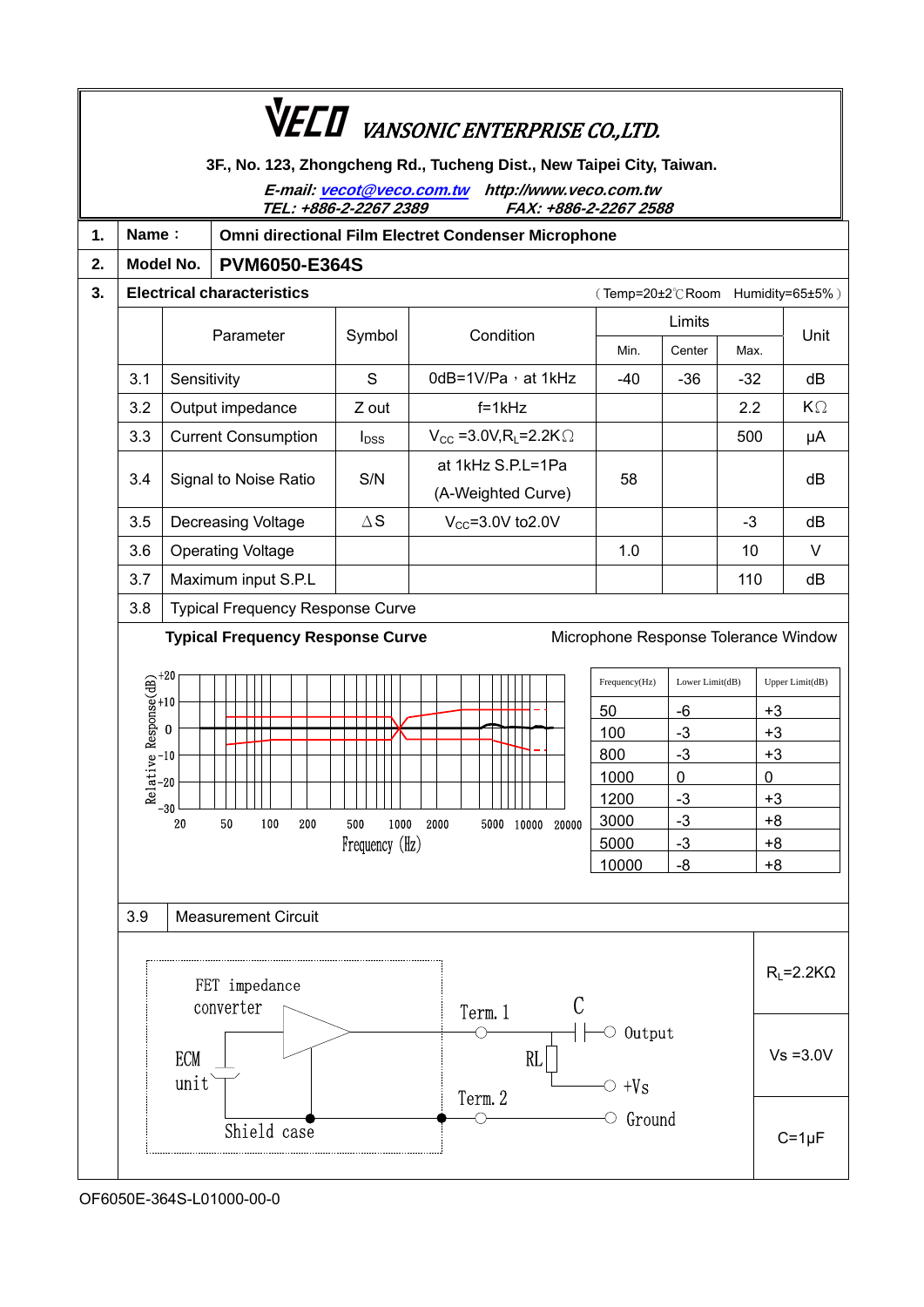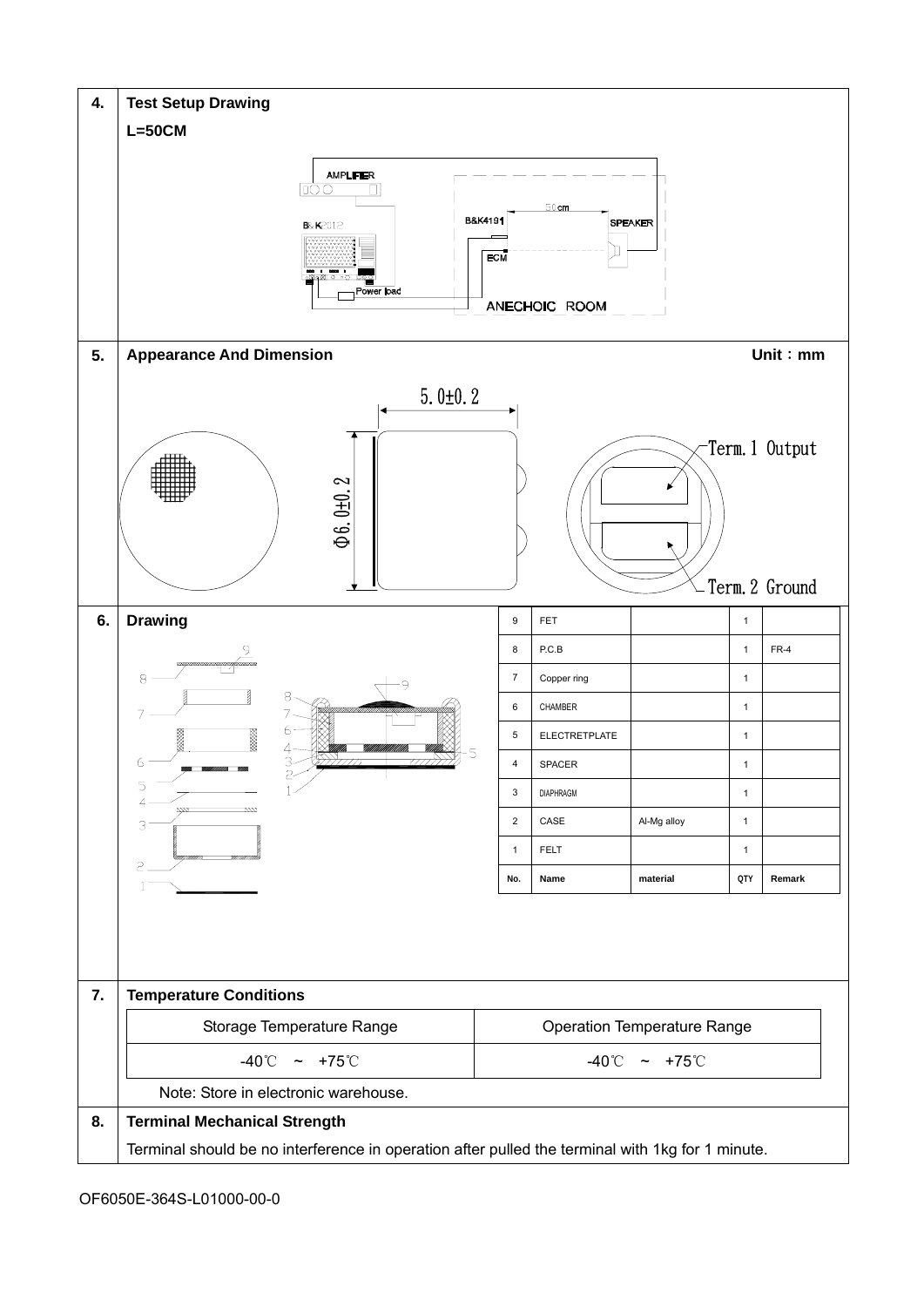| 9.  | <b>Reliability Test</b>                                                                                                      |  |  |  |  |
|-----|------------------------------------------------------------------------------------------------------------------------------|--|--|--|--|
|     | After each of following test, the sensitivity of the microphone should be within ±3dB of initial sensitivity                 |  |  |  |  |
|     | after 3hours of conditioning at 20°C.                                                                                        |  |  |  |  |
|     | 1. Vibration Test                                                                                                            |  |  |  |  |
|     | Frequency : 10Hz~55Hz                                                                                                        |  |  |  |  |
|     | Amplitude : 1.52mm                                                                                                           |  |  |  |  |
|     | Change of Frequency: 1 octave/min                                                                                            |  |  |  |  |
|     | 2 hours in each of axes                                                                                                      |  |  |  |  |
|     | 2. High Temperature Test                                                                                                     |  |  |  |  |
|     | +75 $\degree$ C for 240 hours.                                                                                               |  |  |  |  |
|     | 3. Low Temperature Test                                                                                                      |  |  |  |  |
|     | $-40^{\circ}$ C for 240 hours.                                                                                               |  |  |  |  |
|     | 4. Humidity Test                                                                                                             |  |  |  |  |
|     | 90%~95%RH,+60℃ for 240 hours.                                                                                                |  |  |  |  |
|     | 5. Thermal shocking test                                                                                                     |  |  |  |  |
|     | $-40^{\circ}$ C, 30 minutes $\leftrightarrow$ +70°C, 30 minutes, repeated 32 cycles $\rightarrow$ room temperature, 3 hours. |  |  |  |  |
|     | 6. Temperature Cycles                                                                                                        |  |  |  |  |
|     | $-40^{\circ}$ C $+20^{\circ}$ C $+75^{\circ}$ C $+30^{\circ}$ C $+20^{\circ}$ C $+20^{\circ}$ C                              |  |  |  |  |
|     | (2h) (0.5h) (2h) (0.1h) (2h) (0.5h) (2h) (0.5h) (2h) for 5 cycles.                                                           |  |  |  |  |
|     | 7. Packing Drop Test                                                                                                         |  |  |  |  |
|     | Height: 1.5m Procedure: 5 times from each of axes                                                                            |  |  |  |  |
|     | 8. Electrostatic discharge                                                                                                   |  |  |  |  |
|     | Tested to IEC61000-4-2 level 3 :                                                                                             |  |  |  |  |
|     | a) Contact discharge                                                                                                         |  |  |  |  |
|     | The microphone shall operate normally after 10 discharges to is 6KV DC and the discharge                                     |  |  |  |  |
|     | network is 150pF and 330 $\Omega$ .                                                                                          |  |  |  |  |
|     | b) Air discharge                                                                                                             |  |  |  |  |
|     | The microphone shall operate normally after 10 discharges to is 8KV DC and the discharge network is                          |  |  |  |  |
|     | 150pF and $330\Omega$                                                                                                        |  |  |  |  |
| 10. | <b>Soldering Condition</b>                                                                                                   |  |  |  |  |
|     | 1. We suggest using anti-static welding machine which can control soldering temperature automatically.                       |  |  |  |  |
|     | 2. Soldering temperature should be controlled under $320^{\circ}$ and soldering time for each terminal should                |  |  |  |  |
|     | be 1~2 sec                                                                                                                   |  |  |  |  |
|     | 3. Microphone should be fixed on the metal block (heat sink), which has high radiation effects, and heat                     |  |  |  |  |
|     | sink shall contact with MIC tightly.                                                                                         |  |  |  |  |
|     | 4. Microphone may easily be destroyed by the static electricity and the countermeasure for eliminating                       |  |  |  |  |
|     | the static electricity shall be executed (worktable and human body shall be ground connection).                              |  |  |  |  |
|     |                                                                                                                              |  |  |  |  |